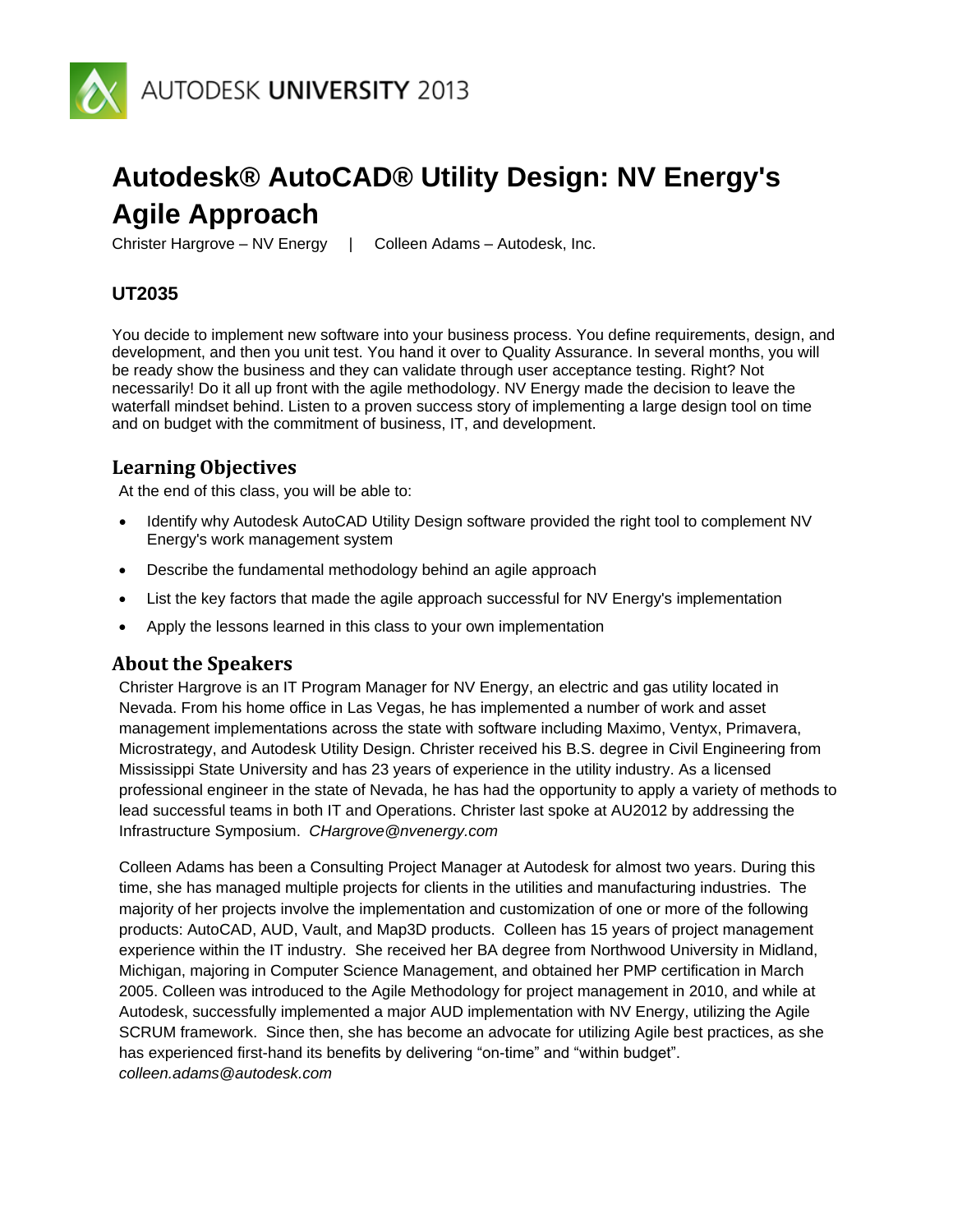# **Why Autodesk® AutoCAD® Utility Design?**

While NV Energy has used AUD in its southern territory for over 10 years, an AUD implementation only became a priority for its northern territory in 2010 with the implementation of Maximo. The primary objective was to build efficiencies on the foundation of its enterprise work and asset management initiative. Working with Autodesk, a detailed assessment was completed and requirements specification produced. Based on the findings in the assessment, it was determined that:

- The probability of success was high.
- The benefits were clear for the New Business Design Department, Supply Chain, Operations, and Customers.

# **What is the Agile Methodology?**

Agile is a software development methodology that values:

- Individuals and interactions over processes and tools
- Working software over comprehensive documentation
- Customer collaboration over contract negotiation
- Responding to change over following a plan

That is, while there is value in the items on the right, the team values the items on the left more. (1)

Agile isn't a mechanism for success. It is a mechanism of making failure transparent so that you can adapt quickly. Practically, an Agile project is characterized by:

- Incremental product development
- Clearly defined roles
- Fast feedback loops
- Team empowerment



COPYRIGHT © 2005, MOUNTAIN GOAT SOFTWARE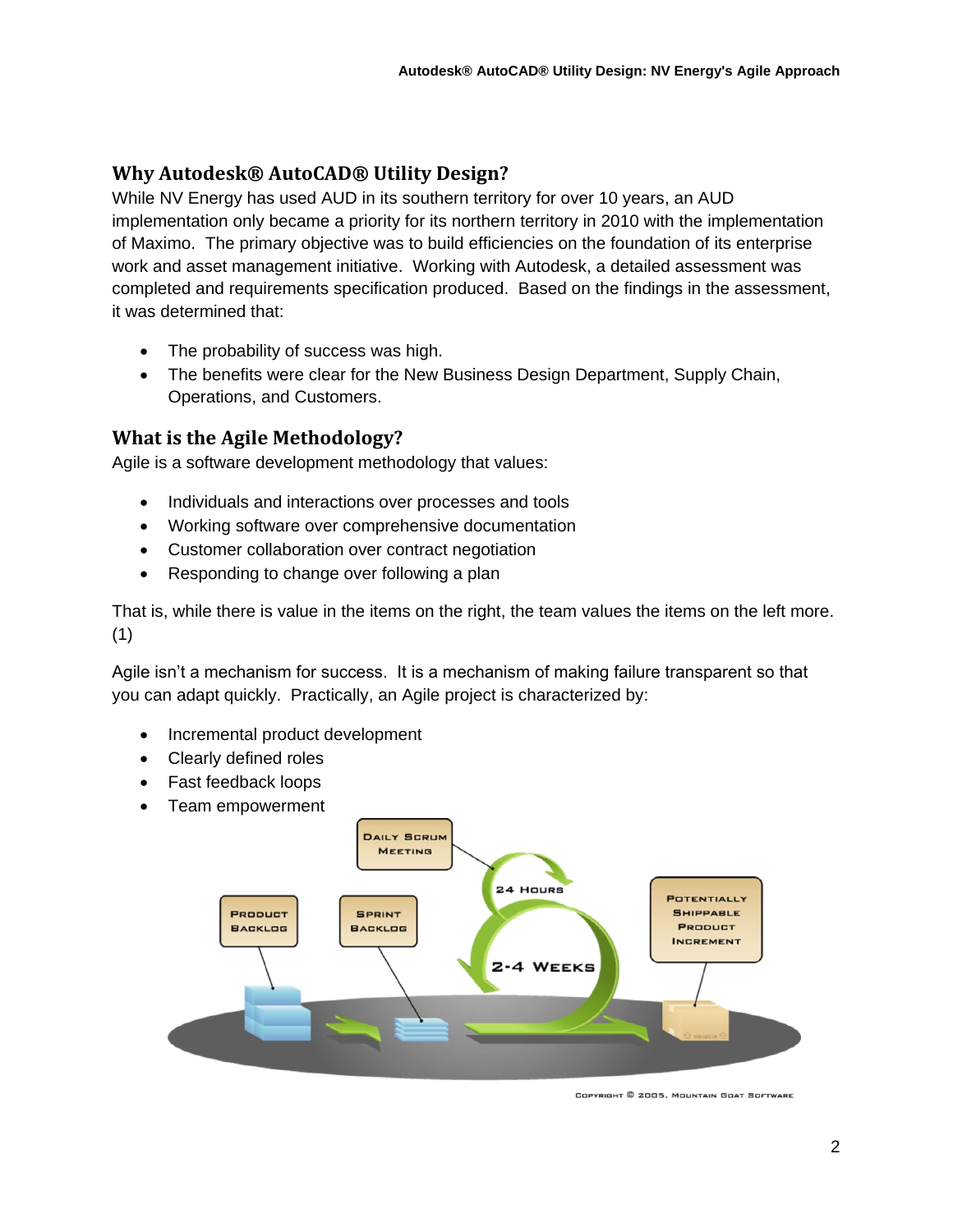# **Getting Started with Agile Methodology in your Project**

# *How would you identify a project to be successful?*

Exercise 1 - (Enter your thoughts on the sticky notes below.)



If you answered on time, within budget, high quality, meeting scope, you are probably not alone.

What about constant collaboration, having commitment, all throughout the project cycle. Do you think that is important? These are things challenging to obtain following the traditional waterfall approach, correct?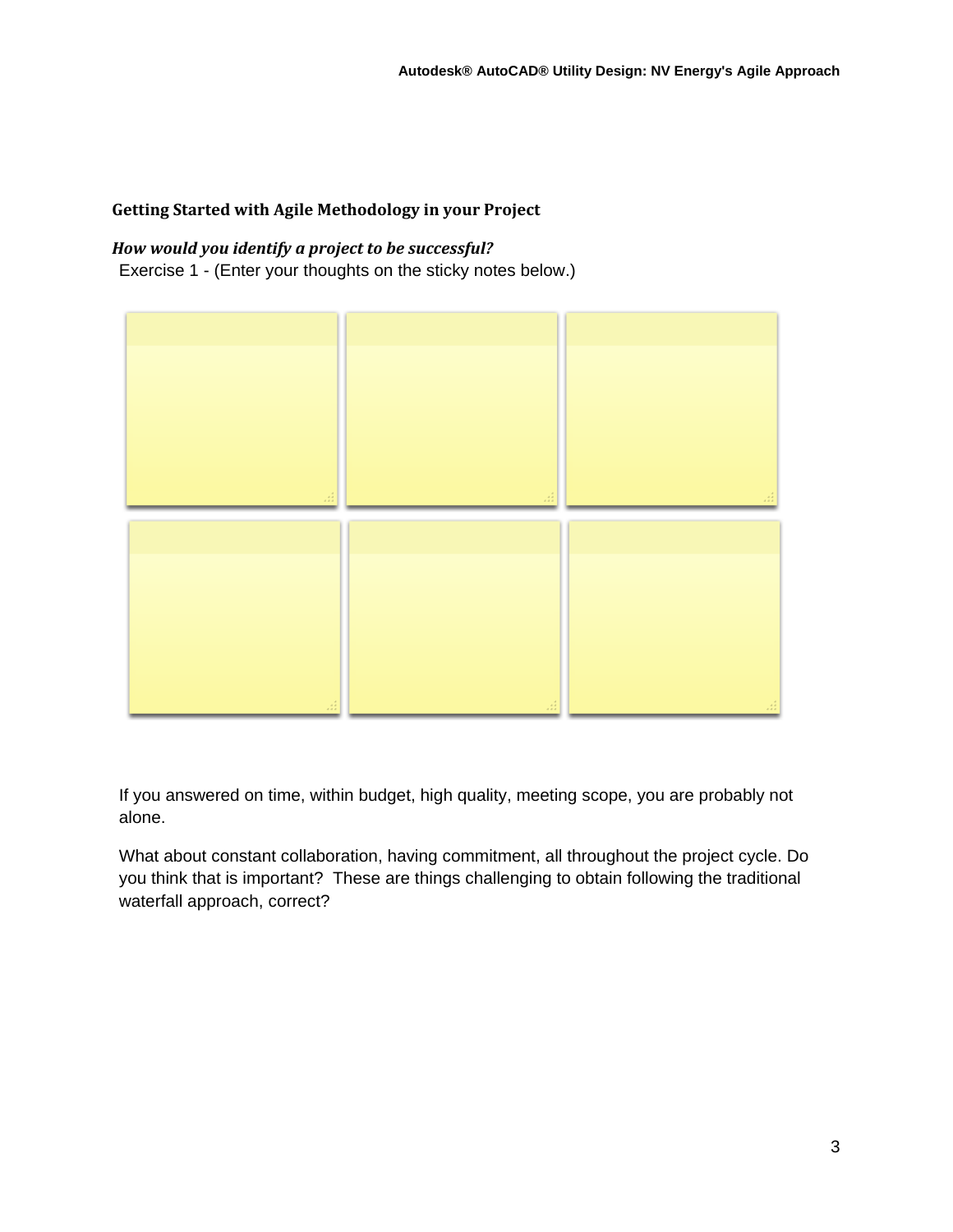# *Obtaining Commitment*

Regardless of whether your project uses the Aglile approach or not, obtaining commitment is important within the everyday project team. It is also essential for extended stakeholders, which may include sponsors, business units, IT, and contractors. During Project Start, put key stakeholders into a room. Ask the question from above. "How would identify a project to be successful?" Put these up on a whiteboard or wall. There will be many responses: importance of scope, cost, schedule, and quality. You may be surprised how much of their answers tie back to "Collaboration" or "Commitment".

You can also switch the question. Ask "What have been the "misses" in previous project implementations?" Answers will probably include… "functionality missing or scope creep, large number of defects, users were in the dark during development, cost was more than expected, product was delivered later than expected, there was insufficient time to test, and/or train properly, no one listened to our feedback."

Explain what Agile can do to address their concerns and make their project successful. Bring in an Agile coach, if needed, for training and initial facilitation. Transform the overall thinking into an Agile mindset.

# **Engaging the Project Team**

#### *Identifying Team Members*

Ensuring the right people are placed into their roles is another key to success.

1 – ScurmMaster: Who has the ability to manage the team and the Agile process?

This may or may not be the project manager. Responsibilities include:

- Ensures team is adhering to SCRUM process
- Ensures quality
- Ensures impediments are quickly removed
- Motivates team
- Facilitate team to improve productivity
- Represents team to management
- Facilitator
- Ensures team is aware of progress to project, sprints, release

2 – Product Owner: Who has the ability to make decisions?

In the case of NV Energy, this was a Business Lead. This person should be present and available on a daily bases to assist with:

• Gathering input from users and stakeholders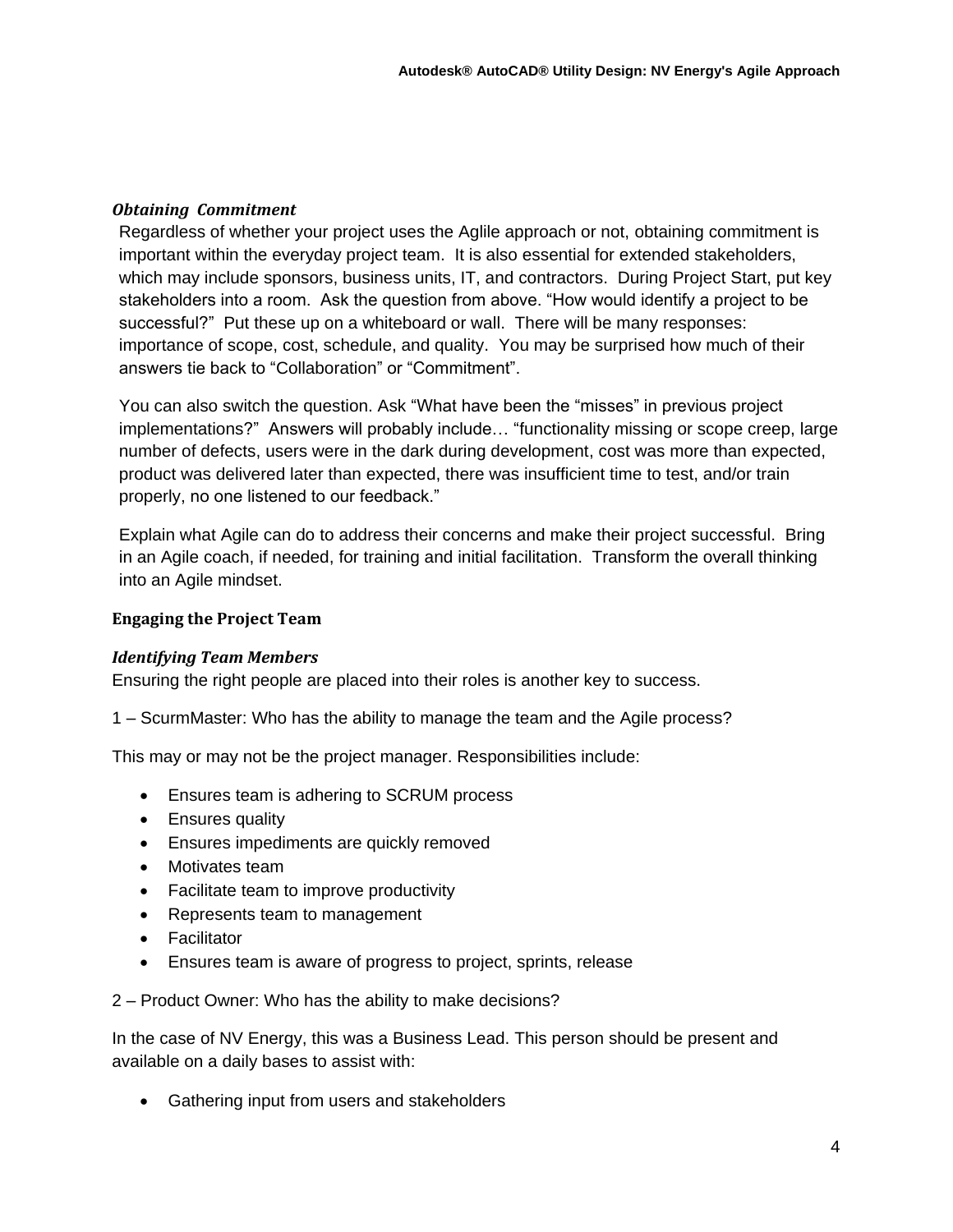- Managing stakeholder expectations
- Clarifying priorities
- Answering product/requirement questions and giving feedback to work in progress

3 – Delivery Team: Who is needed to complete the work?

This entails but not limited to Analysts, Developers, QA, Testers. As part of the team, these individuals are responsible for:

- Committing to the Sprint
- Owning their estimates
- Plan their own work
- Do what it takes to complete what they are committed to
- Communicating progress and any impediments

SCRUM Teams are **self-organized** and **self-disciplined**. They make decisions collaboratively and share roles in development. Each member is accountable for the Team meeting the Sprint goal. There will be different levels of engagement within the team, and it should be clear who is committed (primary) versus who is involved (secondary) in the project.



# *Provide Agile Training and Coaching*

The Agile methodology may be new to some or all of the team members. Providing Agile Training is critical if this approach is new. And having an experienced Coach to facilitate the initial creation, sizing, and prioritization of the product backlog is well worth the investment.

Steps to consider:

- 1. Research and select an Agile Coach
- 2. Ensure entire project team is available for Agile Training. One suggestion is to make this part of the Project Kickoff. This is a key for the start of collaboration.
- 3. During Project Kickoff, Agile Coach may assist team with creating user stories, estimating, Release Planning, and planning for first sprint.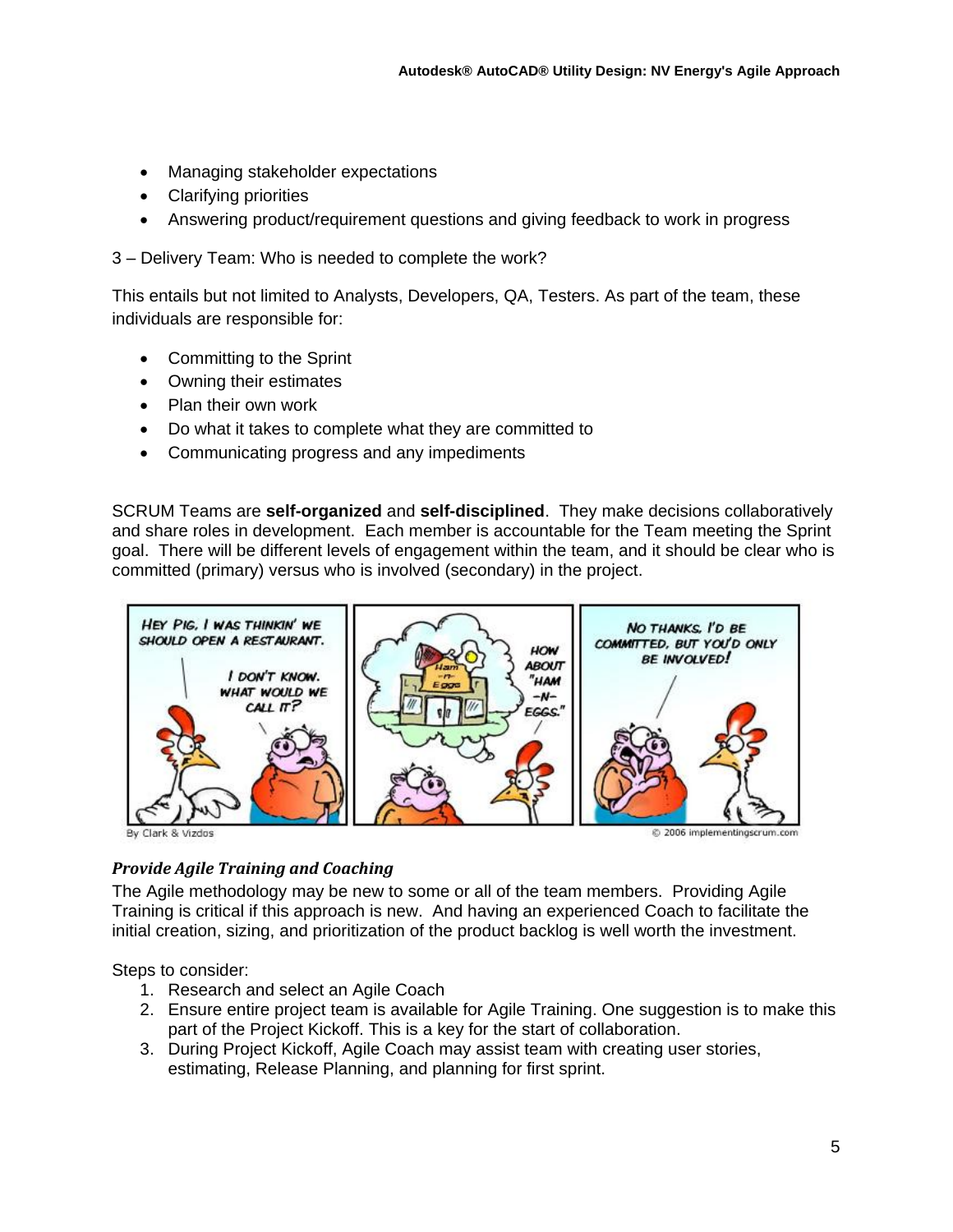4. Invite Agile Coach to the SCRUM ceremonies for at least for the first couple sprints. He/She may be able to provide some further guidance or suggestions to improving execution with the Agile process, if needed.

#### **Selecting the Right Tool to Help with Agile Tracking and Reporting**

There are different tools available to assist managing an Agile project. These tools assist with managing the Product Backlog, Release Planning, Sprint Planning, and Execution. In addition, they offer reporting capabilities, such as burn down charts, etc.



Selecting the right tool may vary based on your organization or project needs. They can range in licensing fees and offerings. A couple of products that were considered for this project were:

- JIRA, by Atlassian
- Rally ALM, by Rally Software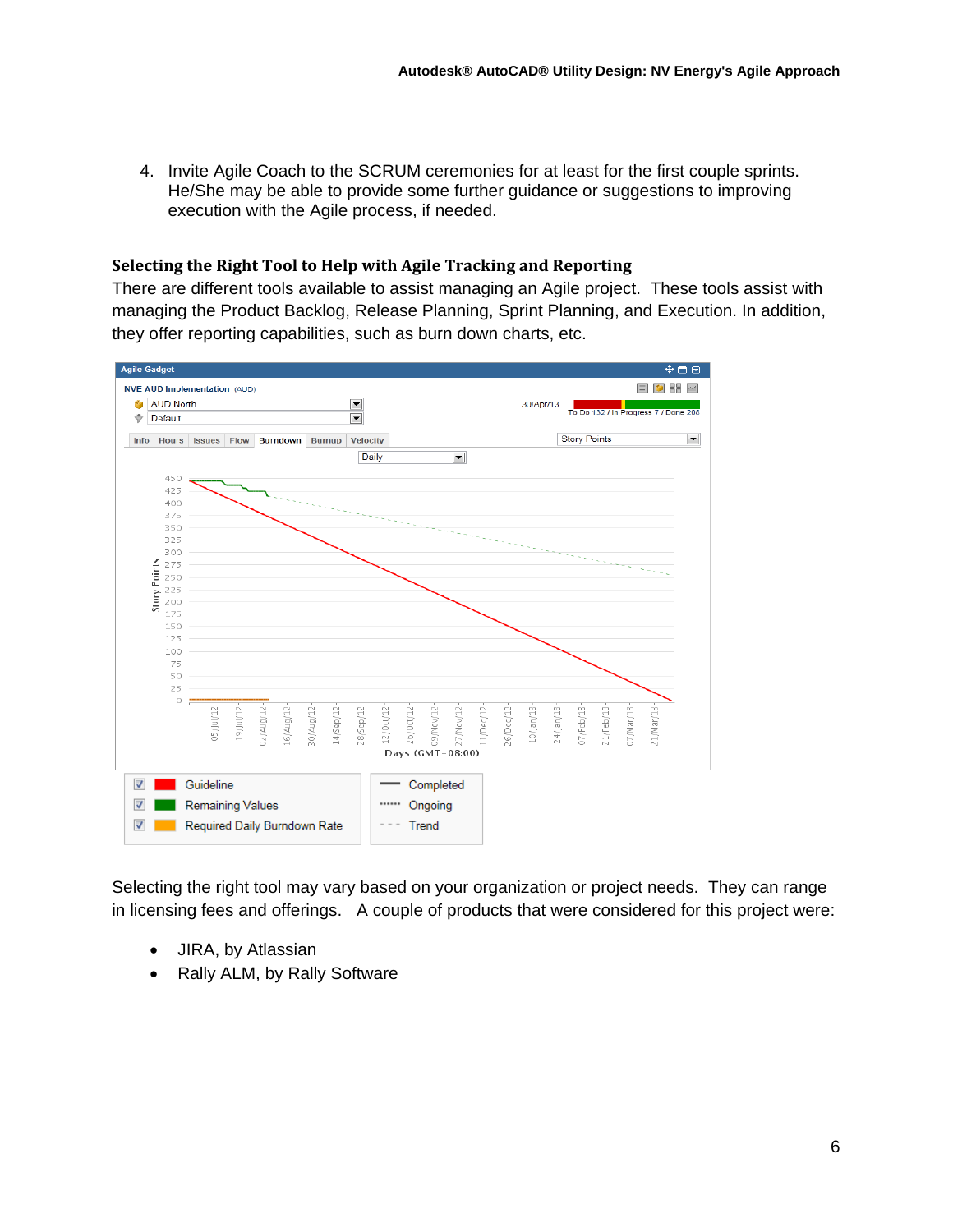#### **Project Setup**

#### *Creating User Stories*

User Stories are basic requirement statements that contain the following content:

- $\bullet$  As a  $\lt$ who? $\gt$
- $\bullet$  l want to  $\lt$ what? $\gt$
- $\bullet$  So that I can  $\lt$ why?>>

We gather information from user stories, and they become placeholders to conduct conversations to gather more detail during the sprint iterations. User stories can be broken down into smaller user stories if needed. Ideally, acceptance criteria should be documented as the story is created. An example User Story is shown below:

# **AUD-178, Draw Pipe and Label Pipe**

As a designer I want AUD to automatically label a line as a pipe to provide data for annotation and material capturing.

Acceptance Criteria:

- Insert pipes off palette with correct stylization and information
- Insert pipes via User Interface (UI)

In total, our project completed 148 user stories, including 36 that were not a part of the original requirements specification.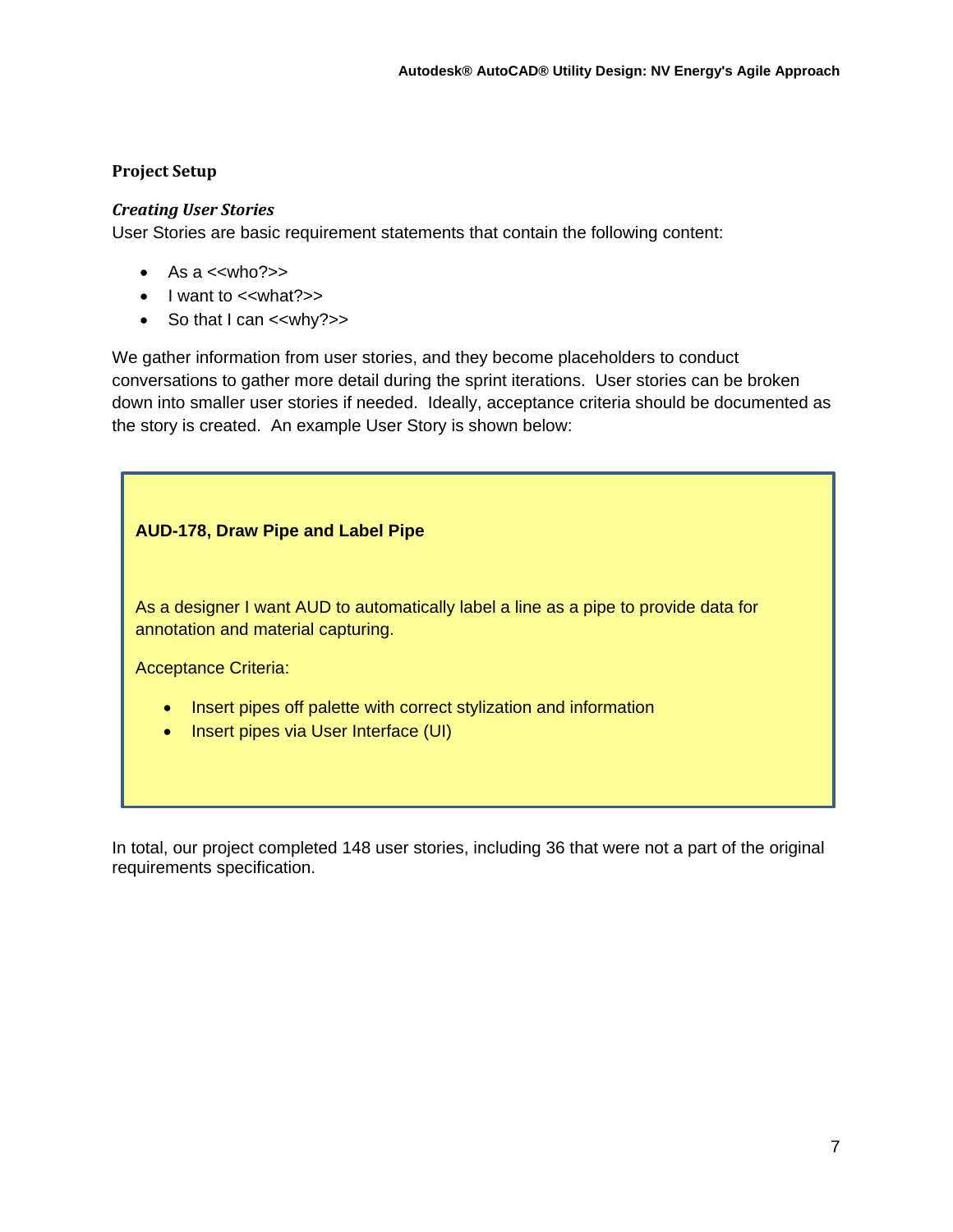# *Creating the Product Backlog*

Determine your ordered list of User Stories for all desired work on the project. These are to be prioritized by the Product Owner and may be reprioritized prior to each sprint as part of the Backlog Grooming. A portion of the product backlog is shown here in order of priority.

| Q | AUD-164 Edit Material Header                                                 |
|---|------------------------------------------------------------------------------|
| Q | AUD-165 Project Explorer                                                     |
| Q | AUD-166 Streamline menu                                                      |
| Q | AUD-171 Insert Border                                                        |
| Q | AUD-178 Draw Pipe and Label Pipe                                             |
| Q | AUD-170 Set Scale                                                            |
| Q | AUD-687 Palette cleanup                                                      |
| Q | AUD-185 Annotations                                                          |
| Q | AUD-780 **NEW** Insert symbol and collect material - EFV (excess flow valve) |
| Q | AUD-179 Label Overhead Wire                                                  |

# *Estimating Story Points*

Using Story Points provides an efficient means to estimate the relative size of any individual story. This estimation is done by the team collectively. "Poker Cards" may be used for voting and typically escalate in value (0, 1, 2, 3, 5, 8, 13, 20, 40, 100).

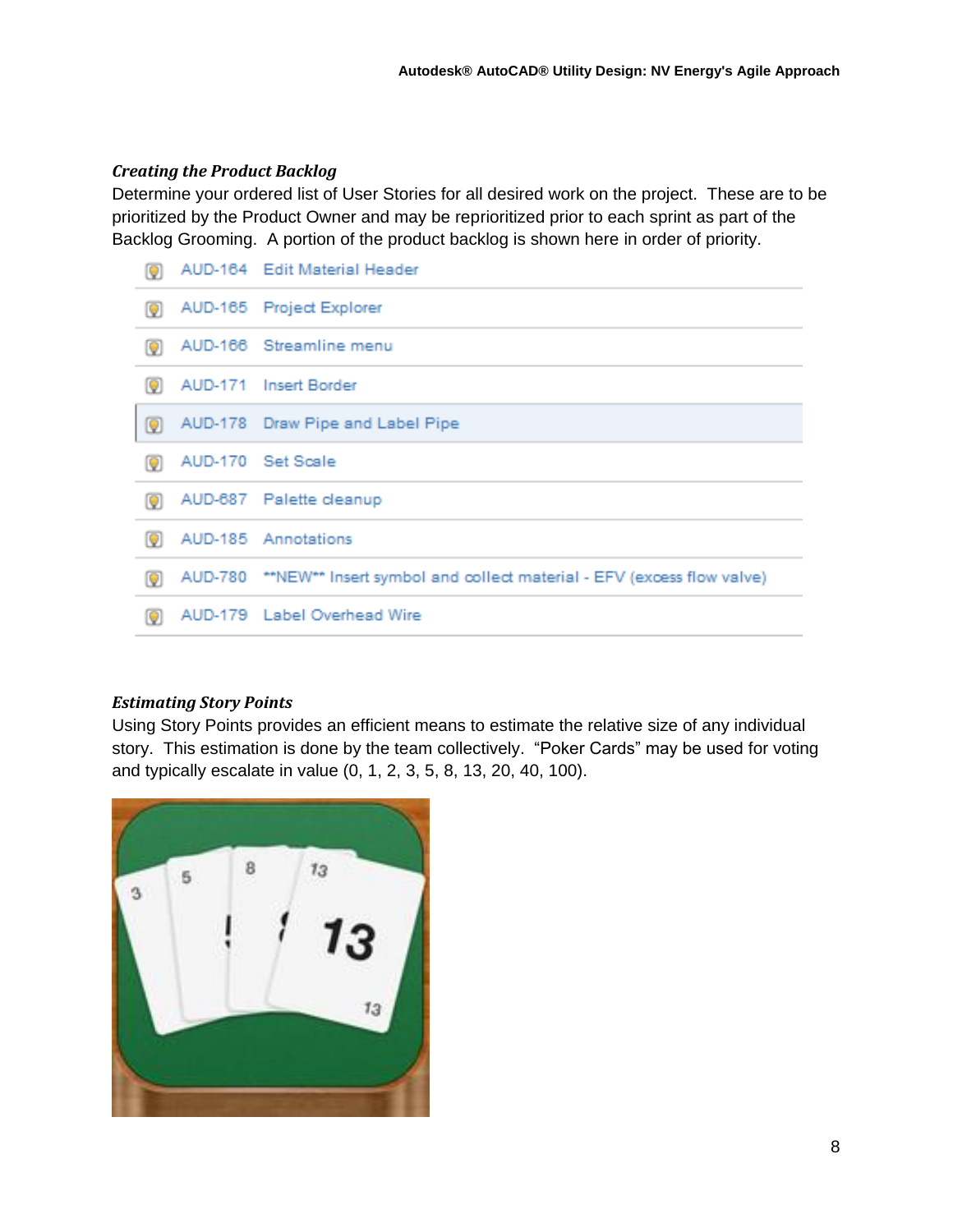The value takes all aspects of the story into account such as effort, risk, and complexity. When done as a group, this method can be very effective. It may seem challenging initially, but as a history is built and estimation improves, it becomes an invaluable tool for tracking and communicating progress.. For this project:

- Smallest Story  $= 0$  pts
- Largest Story =  $20$  pts
- Average Story  $=$  4 pts

# *"Release" Planning*

At the recommendation of our coach, we chose a two-week sprint iteration cycle. A couple of iterations over holiday periods were planned for three to four weeks. We found the two-week cycle enabled us to address any delayed work readily. Given the complexity of the project, we estimated the project to take approximately 26 Sprints.

# **Execution of Sprint Iterations**

#### *Capacity Planning*

While Story Points are very useful, more detail is required to plan work in specific two-week sprint iteration. Capacity planning requires honest consideration of each team member's commitment in hours. By estimating both capacity and required effort, a reasonable number of stories can be selected for development during the sprint cycle.

|              | Committed Stories for Sprint                                         |                     |              |
|--------------|----------------------------------------------------------------------|---------------------|--------------|
|              |                                                                      |                     |              |
| AUD#         | <b>Desc</b>                                                          | <b>Story Points</b> | <b>Hours</b> |
|              | 872 Capture Material -electric -pole framing                         | 8                   | 64           |
|              | 1219 Insert symbol and capture material - electric-vault with switch | 8                   | 26.75        |
|              | 221 Insert symbol and capture material - electric -secondary box     | 5                   | 30.5         |
|              |                                                                      |                     |              |
|              |                                                                      |                     |              |
|              |                                                                      |                     |              |
|              |                                                                      |                     |              |
|              |                                                                      |                     |              |
|              |                                                                      |                     |              |
|              |                                                                      |                     |              |
| <b>TOTAL</b> |                                                                      | 21                  | 121.25       |
|              |                                                                      |                     |              |
|              |                                                                      |                     |              |
|              |                                                                      |                     |              |
|              |                                                                      |                     |              |
|              |                                                                      |                     |              |
|              |                                                                      |                     |              |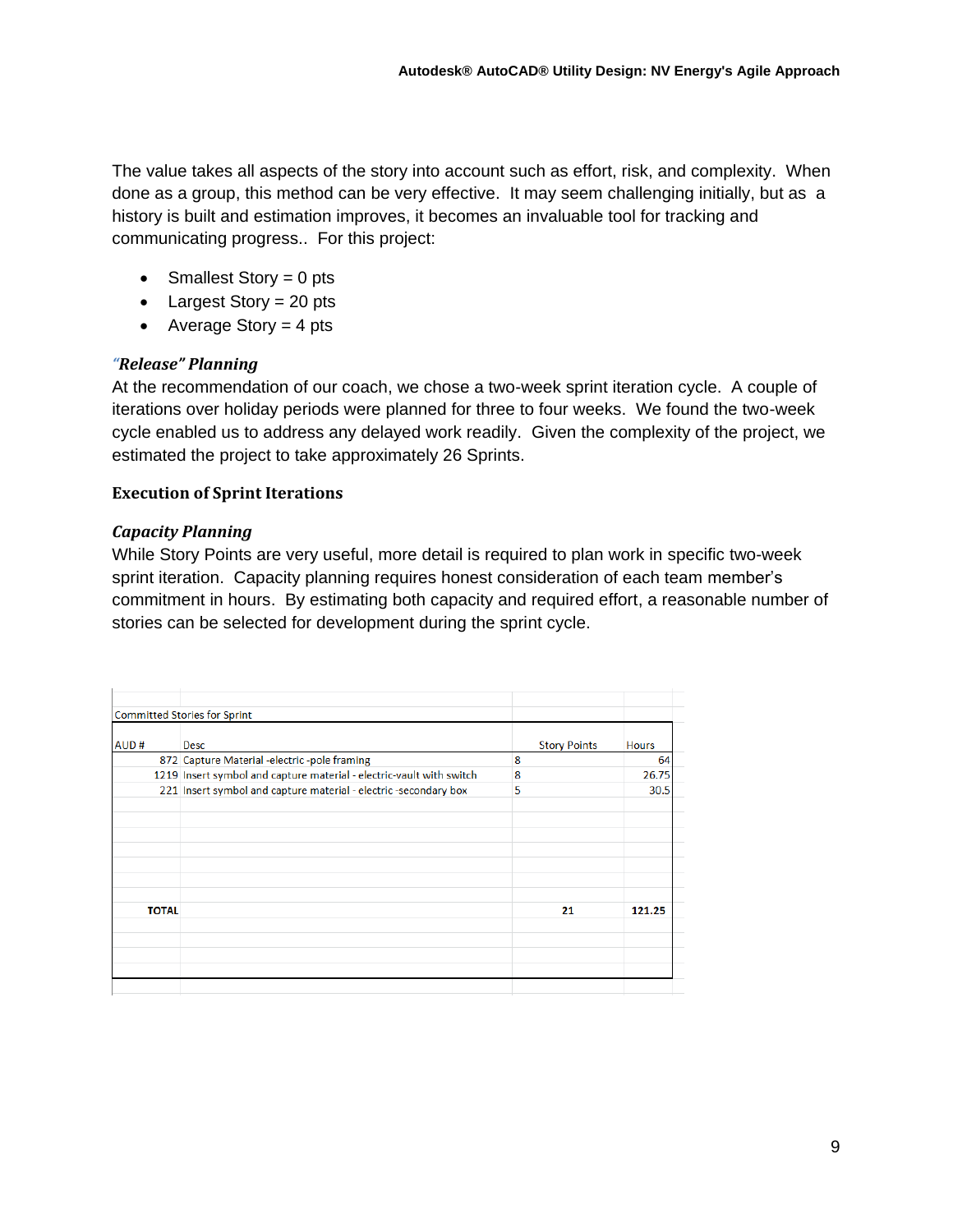|                                                  | <b>NVE North Project - Capacity Planning</b> |      |              |
|--------------------------------------------------|----------------------------------------------|------|--------------|
| <b>Iteration</b>                                 | 12                                           |      |              |
| Wednesday, December 5, 2012<br><b>Start Date</b> |                                              |      |              |
| <b>End Date</b>                                  | Tuesday, December 18, 2012                   |      |              |
| <b>Non-Developer Days</b>                        |                                              |      |              |
| Iteration retrospective, demo and planning       | Tuesday, December 18, 2012                   |      |              |
| Holiday?                                         |                                              |      |              |
| <b>Total days in Iteration</b>                   | 9.0                                          |      |              |
|                                                  | Hours/Day                                    |      |              |
| Developer                                        | (x-factor)                                   | Days | <b>Total</b> |
| <b>Bryde</b>                                     | 8                                            | 7.0  | 56           |
| Gabe                                             | $\overline{2}$                               | 3.0  | 6            |
| Chuck                                            | 6                                            | 9.0  | 54           |
| John                                             | 3                                            | 9.5  | 28.5         |
| <b>Mike</b>                                      | $\overline{2}$                               | 5.0  | 10           |
| Linda                                            | 6                                            | 9.0  | 54           |
| Rebekah                                          | 2                                            | 3.5  | 7            |
| Jim                                              | 3                                            | 9.0  | 27           |
| Matt                                             | 5.                                           | 7.0  |              |
| Capacity                                         |                                              |      | 242.5        |
| <b>Target</b>                                    |                                              |      | 145.5        |
|                                                  |                                              |      |              |
| Remaining available hours                        |                                              |      | $-24.25$     |

Note: Before capacity planning can be done well, a consistent "definition of done" must be established for the stories. This will determine specific tasks and thus effort. Our definition of done included the following general tasks, and additional ones specific to the individual user story::

- Clarify Requirements
- Write Code
- Write Test Cases
- Execute Test Cases
- Review by Product Owner
- Create/Update Training Documentation
- Update the Requirements Specification

The average number of Story Points per Sprint for this project was 23.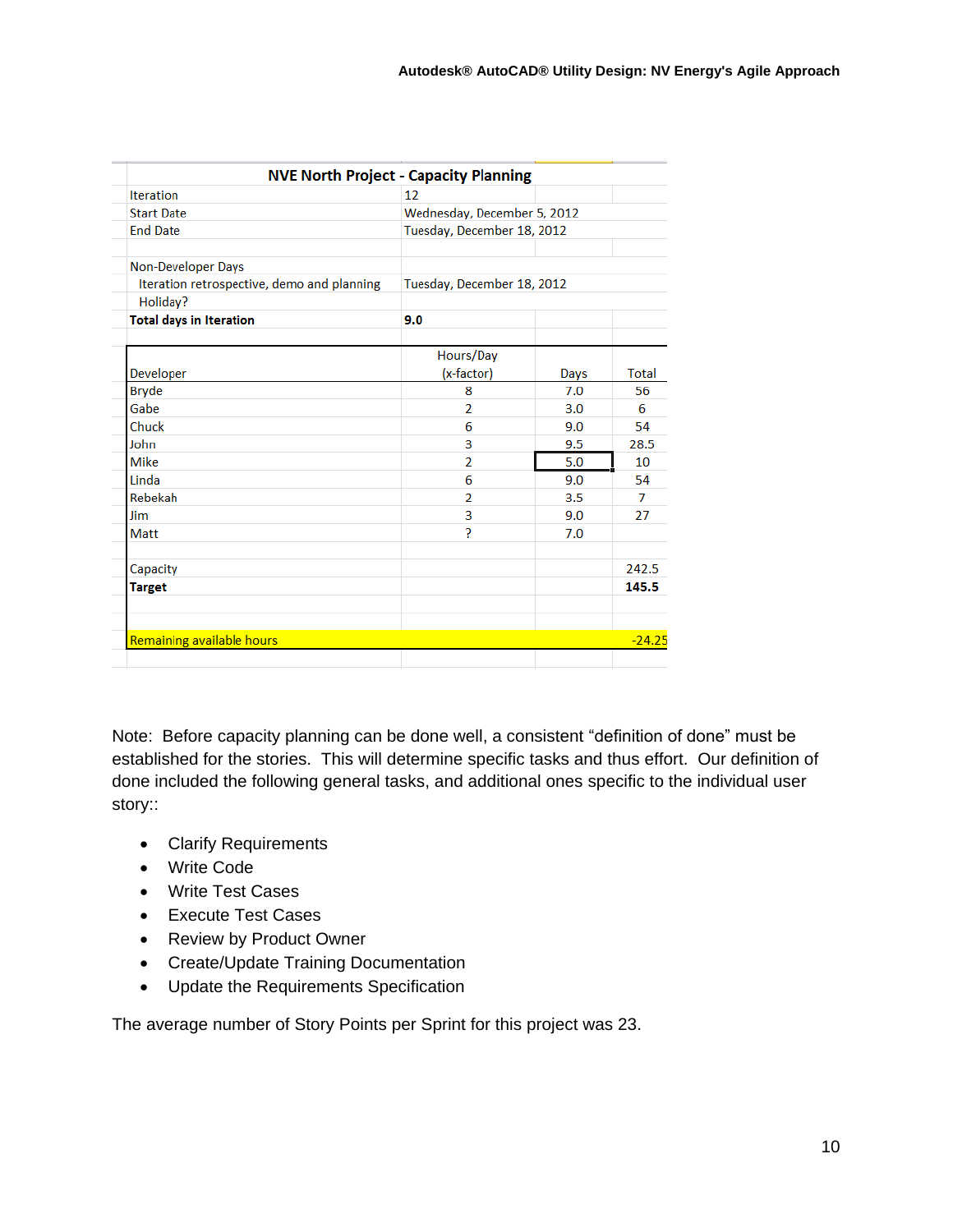# *Daily Calls*

Progress was monitored daily through simple and straightforward question and answer of each team member.

- What did you accomplish yesterday?
- What do you plan to do today?
- Are there any blockers?

`The calls were held in parallel with an instance of "Live Meeting". As each team member discussed their work, the tasks were updated real-time in the Agile tool. This was especially helpful if a team member had unexpected availability and could pick up new tasks.

# *Backlog Grooming*

At the mid-way point of any sprint we conducted a backlog grooming with the product owner. Here we adjusted priorities to make the upcoming sprint planning work go smoothly.

# *Sprint Retrospectives*

At the conclusion of each Sprint, the team conducted a retrospective to evaluate what did and did not go well. This promoted continuous improvement and course corrections. Team members that had worked on previous Agile projects cautioned us that the first few Sprints would be difficult. They were correct. After the third Sprint, the team began to find its rhythm. Here are the notes from Sprint 4:

What went well?

- Capacity Planning realizing few team members were out of the office we made these a low-pressurized sprint
- Good communication prior to people leaving for vacation. Were able to get questions we knew needed to be answered up front answered.
- Were able to go through the backlog to help get things done ahead of time while waiting for other planned sprint tasks to be completed.
- Use Live Meeting at end of daily standup to verify everyone is "on same page" and if any correction actions are needed. Catching things early on.

What did not go well?

- Reworked logic after receiving clarification from key resource who was out of the office during sprint. Made assumption maintenance tasks would not have major changes. This was a known risk during iteration planning, but caused developers to go back.
	- $\circ$  ACTION: Better planning of user stories within Sprint based on team availability.
	- $\circ$  ACTION: Consider pulling in other user stories (non-Gas related) and spreading Gas out into future sprints and pull in Overhead.